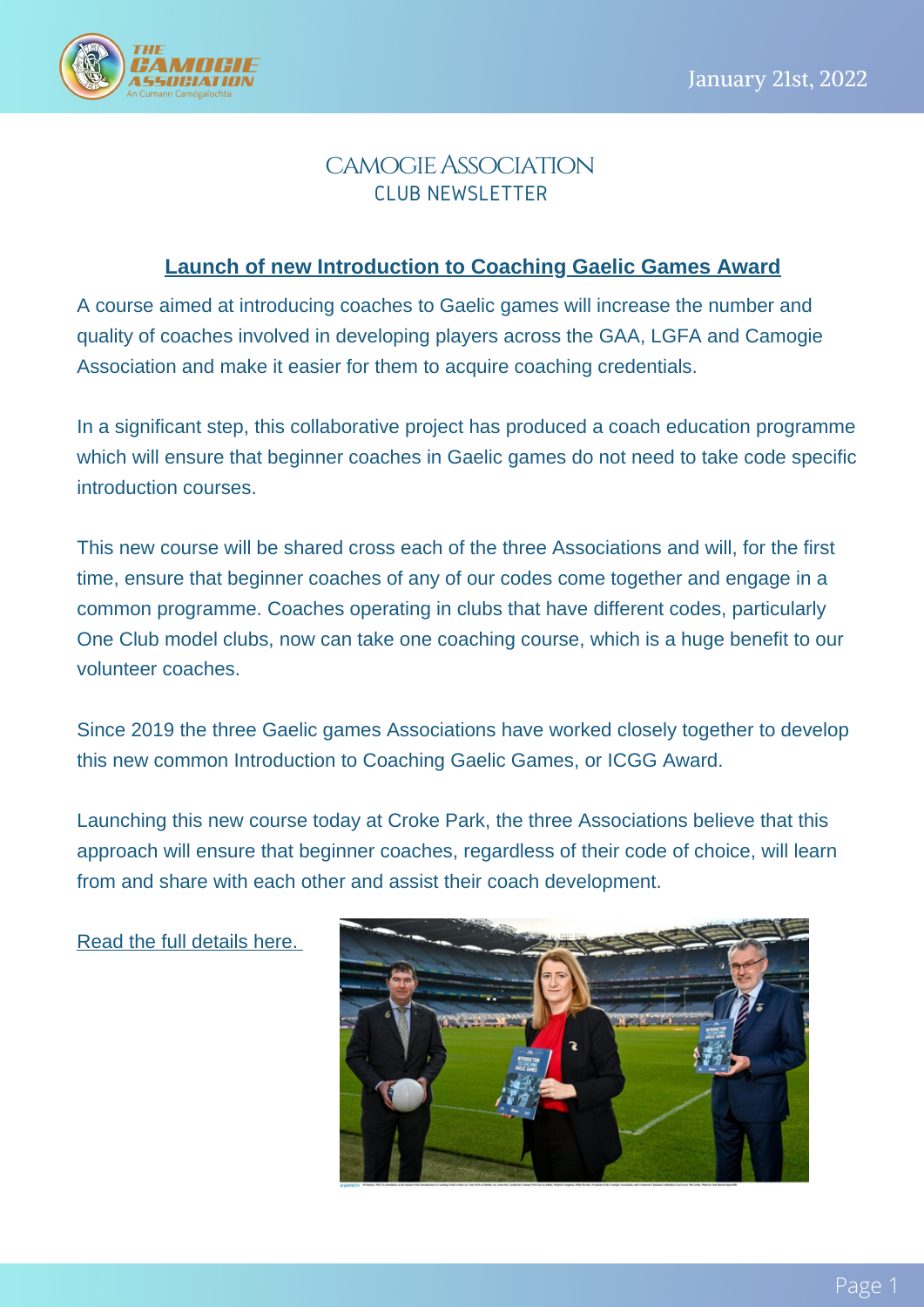# **2022 M.N.A Programme - Closing date 24th January**

The closing date for registration for clubs to apply to take part in the 2022 M.N.A Programme is on **Monday, January 24th, 2022.**

100 clubs will be allowed to register for this year's programme which is in partnership with Sport Ireland's Women in Sport Policy.

The M.N.A Programme aims to increase the number of women coaching by providing the training and resources to support you along the way.

The M.N.A Programme will act as an important step in assisting Clubs to ensure the retention of players away from the playing field and the recruitment of females and that they will pass on their knowledge and experience to future players through coaching.

To [register,](https://forms.office.com/r/de3iiSEApd) please click here

#### **Media Awards - Closing date for submissions Friday January 28th**

Submissions are now invited for the **Camogie Association Media Awards 2021** which will be presented in conjunction with the Camogie Association Volunteer Awards later in the year.

Click here for more [information](https://camogie.ie/news/nominations-sought-for-the-camogie-association-media-awards-2021/) on how to nominate in any of the respective categories.





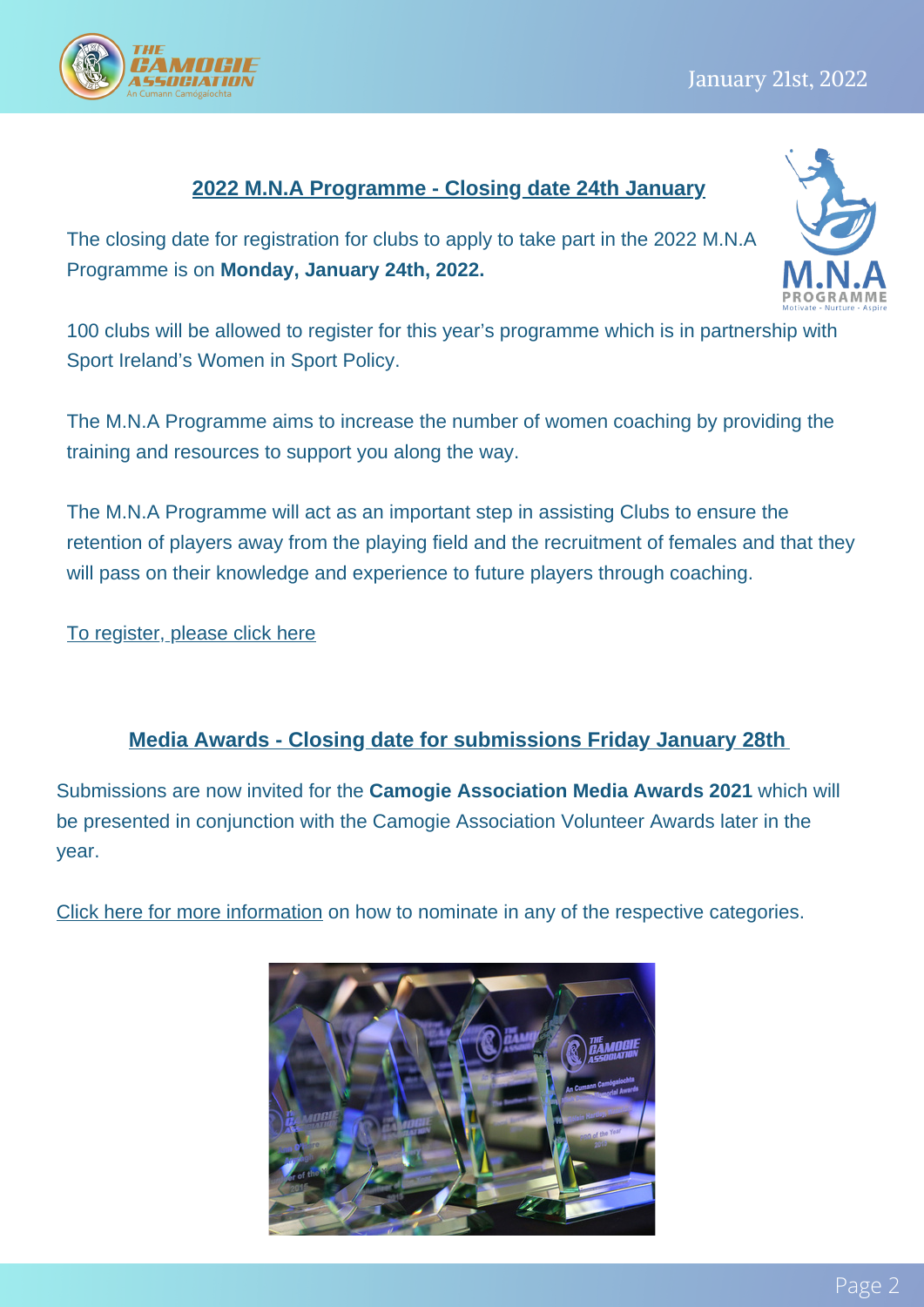

## **Fundraising Toolkit**

The Camogie Association have devised a Fundraising Toolkit to help and assist clubs in their efforts to fundraise.

As most Camogie Clubs have strong traditions of fundraising and regularly devise innovative fundraising methods, this guide aims to identify ways to assist your Club meet your fundraising goals and implement effective fundraising activities.

The toolkit provides information on:

- Setting up a Fundraising unit
- Where to start
- Planning & organising your fundraising activity
- Keep it safe, Keep it legal
- Fundraising ideas
- Quick step by step guide
- Sponsorship

Click here to read and [download.](https://camogie.ie/news/fundraising-toolkit-for-clubs/)



#### **Coaching Bubble Podcast - New Episode**

This week delighted to be joined by Galway GAA legend & former manager Cyril Farrell.

Cyril talks about the importance of changing the mindset and how to help your players become better people.

[Liste](https://bit.ly/32eDVb7)n [here](https://bit.ly/32eDVb7)